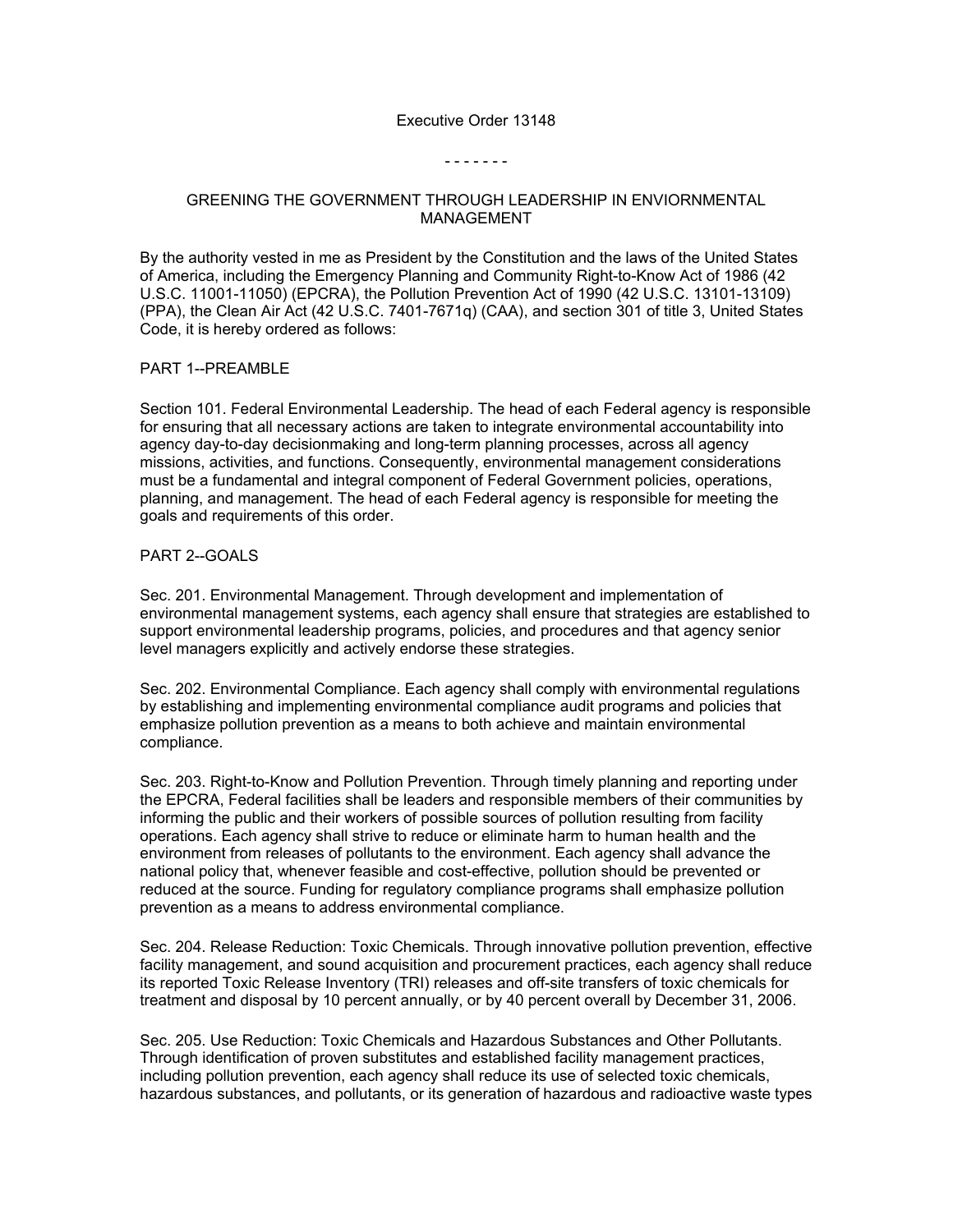at its facilities by 50 percent by December 31, 2006. If an agency is unable to reduce the use of selected chemicals, that agency will reduce the use of selected hazardous substances or its generation of other pollutants, such as hazardous and radioactive waste types, at its facilities by 50 percent by December 31, 2006.

Sec. 206. Reductions in Ozone-Depleting Substances. Through evaluating present and future uses of ozone- depleting substances and maximizing the purchase and the use of safe, cost effective, and environmentally preferable alternatives, each agency shall develop a plan to phase out the procurement of Class I ozone- depleting substances for all nonexcepted uses by December 31, 2010.

Sec. 207. Environmentally and Economically Beneficial Landscaping. Each agency shall strive to promote the sustainable management of Federal facility lands through the implementation of cost-effective, environmentally sound landscaping practices, and programs to reduce adverse impacts to the natural environment.

## PART 3--PLANNING AND ACCOUNTABILITY

Sec. 301. Annual Budget Submission. Federal agencies shall place high priority on obtaining funding and resources needed for implementation of the Greening the Government Executive Orders, including funding to address findings and recommendations from environmental management system audits or facility compliance audits conducted under sections 401 and 402 of this order. Federal agencies shall make such requests as required in Office of Management and Budget (OMB) Circular A-11.

Sec. 302. Application of Life Cycle Assessment Concepts. Each agency with facilities shall establish a pilot program to apply life cycle assessment and environmental cost accounting principles. To the maximum extent feasible and cost-effective, agencies shall apply those principles elsewhere in the agency to meet the goals and requirements of this order. Such analysis shall be considered in the process established in the OMB Capital Programming Guide and OMB Circular A-11. The Environmental Protection Agency (EPA), in coordination with the Workgroup established in section 306 of this order, shall, to the extent feasible, assist agencies in identifying, applying, and developing tools that reflect life cycle assessment and environmental cost accounting principles and provide technical assistance to agencies in developing life cycle assessments and environmental cost accounting assessments under this Part.

Sec. 303. Pollution Prevention to Address Compliance. Each agency shall ensure that its environmental regulatory compliance funding policies promote the use of pollution prevention to achieve and maintain environmental compliance at the agency's facilities. Agencies shall adopt a policy to preferentially use pollution prevention projects and activities to correct and prevent noncompliance with environmental regulatory requirements. Agency funding requests for facility compliance with Federal, State, and local environmental regulatory requirements shall emphasize pollution prevention through source reduction as the means of first choice to ensure compliance, with reuse and recycling alternatives having second priority as a means of compliance.

Sec. 304. Pollution Prevention Return-on-Investment Programs. Each agency shall develop and implement a pollution prevention program at its facilities that compares the life cycle costs of treatment and/or disposal of waste and pollutant streams to the life cycle costs of alternatives that eliminate or reduce toxic chemicals or pollutants at the source. Each agency shall implement those projects that are life- cycle cost-effective, or otherwise offer substantial environmental or economic benefits.

Sec. 305. Policies, Strategies, and Plans.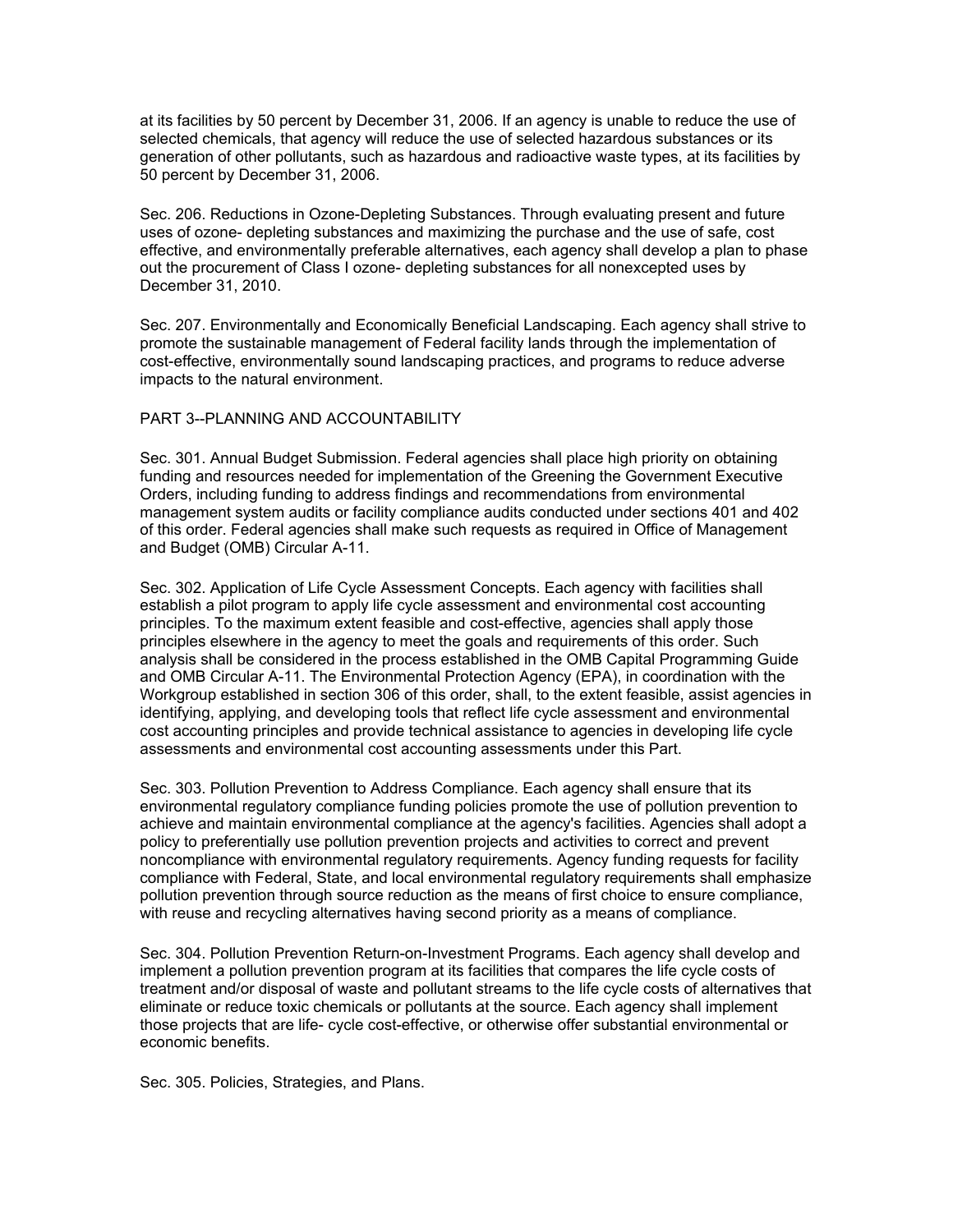- a. Within 12 months of the date of this order, each agency shall ensure that the goals and requirements of this order are incorporated into existing agency environmental directives, policies, and documents affected by the requirements and goals of this order. Where such directives and policies do not already exist, each agency shall, within 12 months of the date of this order, prepare and endorse a written agency environmental management strategy to achieve the requirements and goals of this order. Agency preparation of directives, policies, and documents shall reflect the nature, scale, and environmental impacts of the agency's activities, products, or services. Agencies are encouraged to include elements of relevant agency policies or strategies developed under this part in agency planning documents prepared under the Government Performance and Results Act of 1993, Public Law 103-62.
- b. By March 31, 2002, each agency shall ensure that its facilities develop a written plan that sets forth the facility's contribution to the goals and requirements established in this order. The plan should reflect the size and complexity of the facility. Where pollution prevention plans or other formal environmental planning instruments have been prepared for agency facilities, an agency may elect to update those plans to meet the requirements and goals of this section.
- c. The Federal Acquisition Regulation (FAR) Council shall develop acquisition policies and procedures for contractors to supply agencies with all information necessary for compliance with this order. Once the appropriate FAR clauses have been published, agencies shall use them in all applicable contracts. In addition, to the extent that compliance with this order is made more difficult due to lack of information from existing contractors, or concessioners, each agency shall take practical steps to obtain the information needed to comply with this order from such contractors or concessioners.

Sec. 306. Interagency Environmental Leadership Workgroup. Within 4 months of the date of this order, EPA shall convene and chair an Interagency Environmental Leadership Workgroup (the Workgroup) with senior-level representatives from all executive agencies and other interested independent Government agencies affected by this order. The Workgroup shall develop policies and guidance required by this order and member agencies shall facilitate implementation of the requirements of this order in their respective agencies. Workgroup members shall coordinate with their Agency Environmental Executive (AEE) designated under section 301(d) of Executive Order 13101 and may request the assistance of their AEE in resolving issues that may arise among members in developing policies and guidance related to this order. If the AEEs are unable to resolve the issues, they may request the assistance of the Chair of the Council on Environmental Quality (CEQ).

Sec. 307. Annual Reports. Each agency shall submit an annual progress report to the Administrator on implementation of this order. The reports shall include a description of the progress that the agency has made in complying with all aspects of this order, including, but not limited to, progress in achieving the reduction goals in sections 502, 503, and 505 of this order. Each agency may prepare and submit the annual report in electronic format. A copy of the report shall be submitted to the Federal Environmental Executive (FEE) by EPA for use in the biennial Greening the Government Report to the President prepared in accordance with Executive Order 13101. Within 9 months of the date of this order, EPA, in coordination with the Workgroup established under section 306 of this order, shall prepare guidance regarding the information and timing for the annual report. The Workgroup shall coordinate with those agencies responsible for Federal agency reporting guidance under the Greening the Government Executive orders to streamline reporting requirements and reduce agency and facility-level reporting burdens. The first annual report shall cover calendar year 2000 activities.

## PART 4--PROMOTING ENVIRONMENTAL MANAGEMENT AND LEADERSHIP

Sec. 401. Agency and Facility Environmental Management Systems. To attain the goals of section 201 of this order: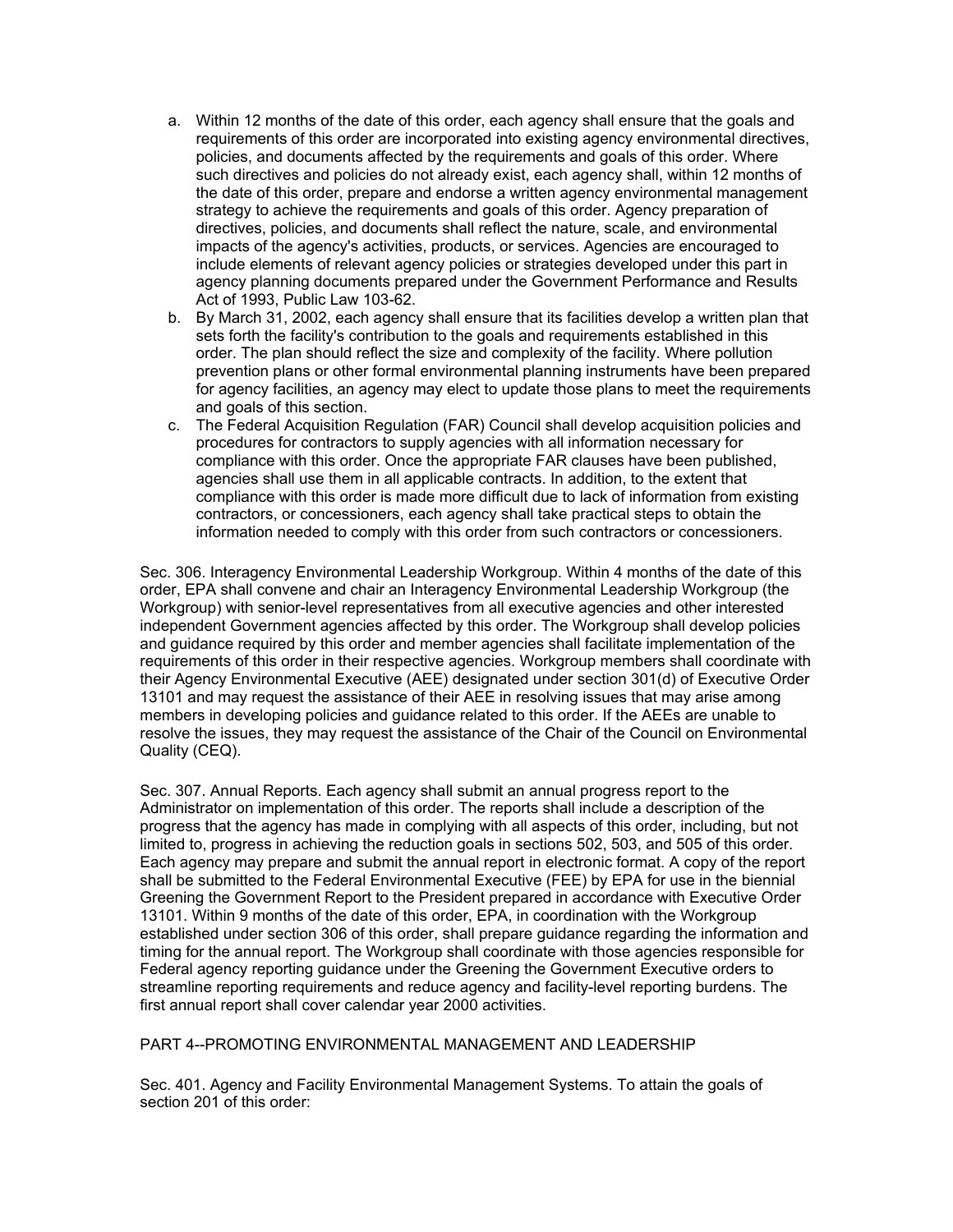- a. Within 18 months of the date of this order, each agency shall conduct an agency-level environmental management system self assessment based on the Code of Environmental Management Principles for Federal Agencies developed by the EPA (61 Fed. Reg. 54062) and/or another appropriate environmental management system framework. Each assessment shall include a review of agency environmental leadership goals, objectives, and targets. Where appropriate, the assessments may be conducted at the service, bureau, or other comparable level.
- b. Within 24 months of the date of this order, each agency shall implement environmental management systems through pilot projects at selected agency facilities based on the Code of Environmental Management Principles for Federal Agencies and/or another appropriate environmental management system framework. By December 31, 2005, each agency shall implement an environmental management system at all appropriate agency facilities based on facility size, complexity, and the environmental aspects of facility operations. The facility environmental management system shall include measurable environmental goals, objectives, and targets that are reviewed and updated annually. Once established, environmental management system performance measures shall be incorporated in agency facility audit protocols.

Sec. 402. Facility Compliance Audits. To attain the goals of section 202 of this order:

- a. Within 12 months of the date of this order, each agency that does not have an established regulatory environmental compliance audit program shall develop and implement a program to conduct facility environmental compliance audits and begin auditing at its facilities within 6 months of the development of that program.
- b. An agency with an established regulatory environmental compliance audit program may elect to conduct environmental management system audits in lieu of regulatory environmental compliance audits at selected facilities.
- c. Facility environmental audits shall be conducted periodically. Each agency is encouraged to conduct audits not less than every 3 years from the date of the initial or previous audit. The scope and frequency of audits shall be based on facility size, complexity, and the environmental aspects of facility operations. As appropriate, each agency shall include tenant, contractor, and concessioner activities in facility audits.
- d. Each agency shall conduct internal reviews and audits and shall take such other steps, as may be necessary, to monitor its facilities' compliance with sections 501 and 504 of this order.
- e. Each agency shall consider findings from the assessments or audits conducted under Part 4 in program planning under section 301 of this order and in the preparation and revisions to facility plans prepared under section 305 of this order.
- f. Upon request and to the extent practicable, the EPA shall provide technical assistance in meeting the requirements of Part 4 by conducting environmental management reviews at Federal facilities and developing policies and guidance for conducting environmental compliance audits and implementing environmental management systems at Federal facilities.

Sec. 403. Environmental Leadership and Agency Awards Programs.

- a. Within 12 months of the date of this order, the Administrator shall establish a Federal Government environmental leadership program to promote and recognize outstanding environmental management performance in agencies and facilities.
- b. Each agency shall develop an internal agency- wide awards program to reward and highlight innovative programs and individuals showing outstanding environmental leadership in implementing this order. In addition, based upon criteria developed by the EPA in coordination with the Workgroup established in section 306 of this order, Federal employees who demonstrate outstanding leadership in implementation of this order may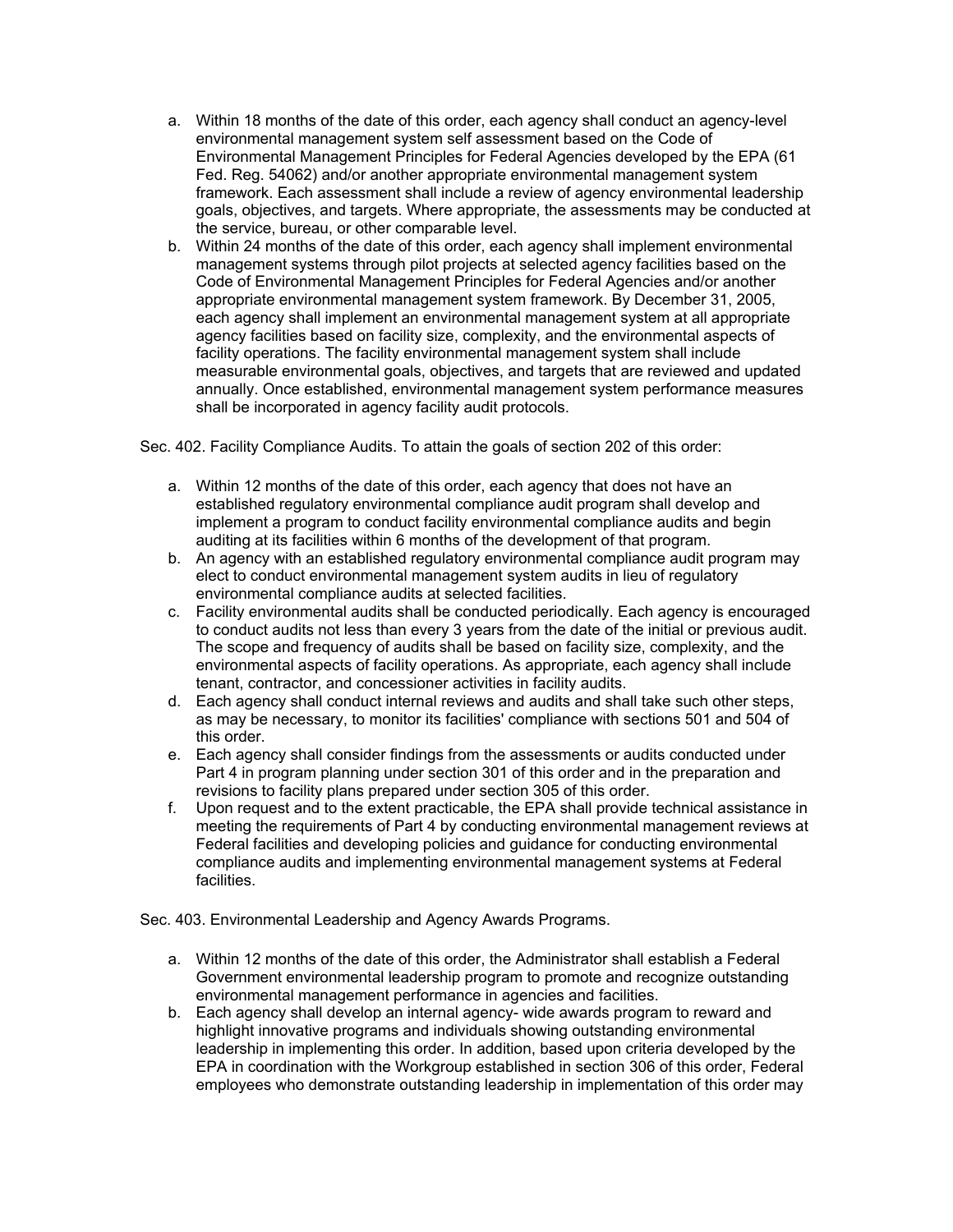be considered for recognition under the White House awards program set forth in section 803 of Executive Order 13101 of September 14, 1998.

Sec. 404. Management Leadership and Performance Evaluations.

- a. To ensure awareness of and support for the environmental requirements of this order, each agency shall include training on the provisions of the Greening the Government Executive orders in standard senior level management training as well as training for program managers, contracting personnel, procurement and acquisition personnel, facility managers, contractors, concessioners, and other personnel as appropriate. In coordination with the Workgroup established under section 306 of this order, the EPA shall prepare guidance on implementation of this section.
- b. To recognize and reinforce the responsibilities of facility and senior headquarters program managers, regional environmental coordinators and officers, their superiors, and, to the extent practicable and appropriate, others vital to the implementation of this order, each agency shall include successful implementation of pollution prevention, community awareness, and environmental management into its position descriptions and performance evaluations for those positions.

Sec. 405. Compliance Assistance.

- a. Upon request and to the extent practicable, the EPA shall provide technical advice and assistance to agencies to foster full compliance with environmental regulations and all aspects of this order.
- b. Within 12 months of the date of this order, the EPA shall develop a compliance assistance center to provide technical assistance for Federal facility compliance with environmental regulations and all aspects of this order.
- c. To enhance landscaping options and awareness, the United States Department of Agriculture (USDA) shall provide information on the suitability, propagation, and the use of native plants for landscaping to all agencies and the general public by USDA in conjunction with the center under subsection (b) of this section. In implementing Part 6 of this order, agencies are encouraged to develop model demonstration programs in coordination with the USDA.

Sec. 406. Compliance Assurance.

- a. In consultation with other agencies, the EPA may conduct such reviews and inspections as may be necessary to monitor compliance with sections 501 and 504 of this order. Each agency is encouraged to cooperate fully with the efforts of the EPA to ensure compliance with those sections.
- b. Whenever the Administrator notifies an agency that it is not in compliance with section 501 or 504 of this order, the agency shall provide the EPA a detailed plan for achieving compliance as promptly as practicable.
- c. The Administrator shall report annually to the President and the public on agency compliance with the provisions of sections 501 and 504 of this order.

Sec. 407. Improving Environmental Management. To ensure that government-wide goals for pollution prevention are advanced, each agency is encouraged to incorporate its environmental leadership goals into its Strategic and Annual Performance Plans required by the Government Performance and Results Act of 1993, Public Law 103-62, starting with performance plans accompanying the FY 2002 budget.

PART 5--EMERGENCY PLANNING, COMMUNITY RIGHT-TO-KNOW, AND POLLUTION PREVENTION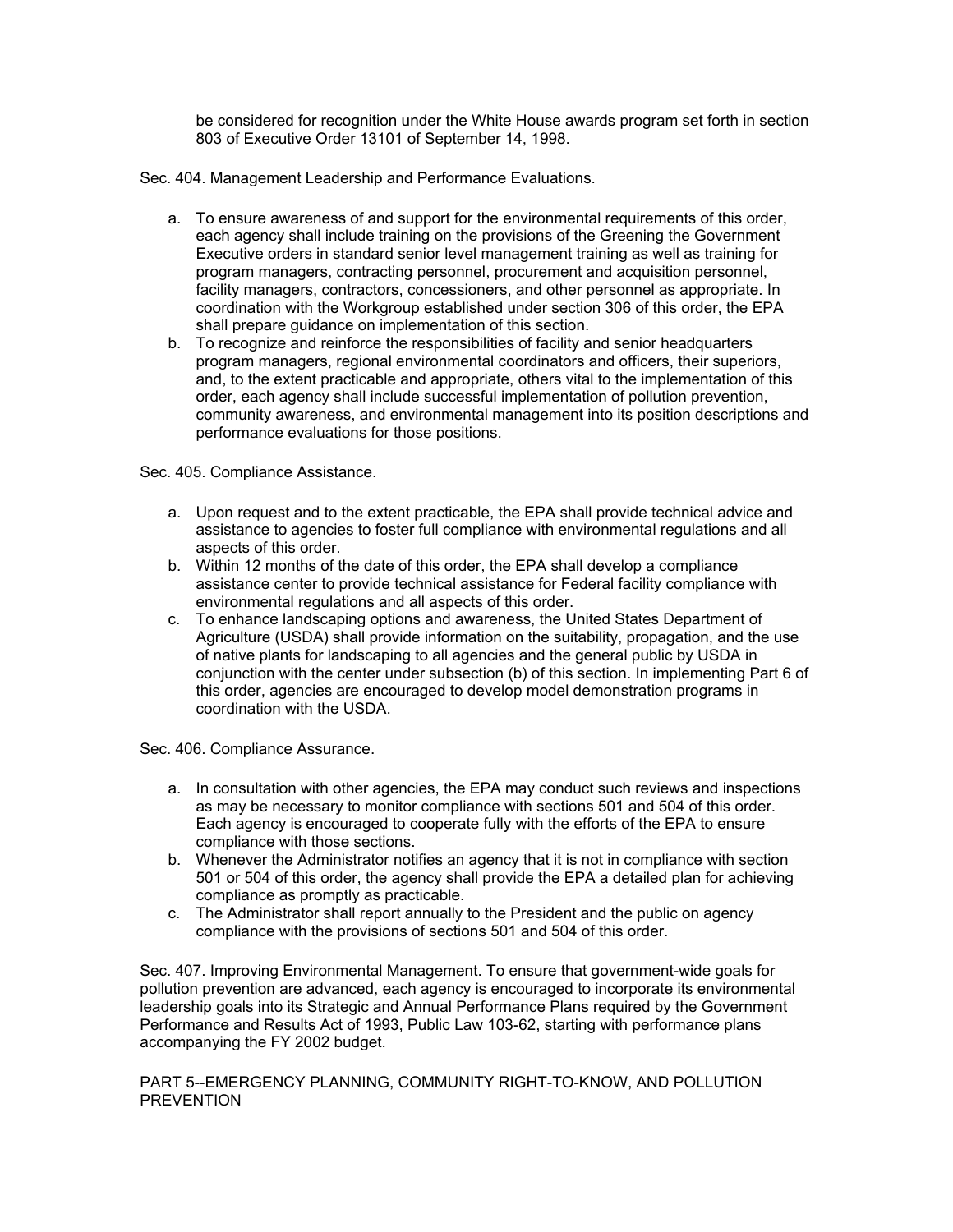Sec. 501. Toxics Release Inventory/Pollution Prevention Act Reporting. To attain the goals of section 203 of this order:

- a. Each agency shall comply with the provisions set forth in section 313 of EPCRA, section 6607 of PPA, all implementing regulations, and future amendments to these authorities, in light of applicable EPA guidance.
- b. Each agency shall comply with these provisions without regard to the Standard Industrial Classification (SIC) or North American Industrial Classification System (NAICS) delineations. Except as described in subsection (d) of this section, all other existing statutory or regulatory limitations or exemptions on the application of EPCRA section 313 to specific activities at specific agency facilities apply to the reporting requirements set forth in subsection (a) of this section.
- c. Each agency required to report under subsection (a) of this section shall do so using electronic reporting as provided in EPA's EPCRA section 313 guidance.
- d. Within 12 months of the date of this order, the Administrator shall review the impact on reporting of existing regulatory exemptions on the application of EPCRA section 313 at Federal facilities. Where feasible, this review shall include pilot studies at Federal facilities. If the review indicates that application of existing exemptions to Federal Government reporting under this section precludes public reporting of substantial amounts of toxic chemicals under subsection 501(a), the EPA shall prepare guidance, in coordination with the Workgroup established under section 306 of this order, clarifying application of the exemptions at Federal facilities. In developing the guidance, the EPA should consider similar application of such regulatory limitations and exemptions by the private sector. To the extent feasible, the guidance developed by the EPA shall be consistent with the reasonable application of such regulatory limitations and exemptions in the private sector. The guidance shall ensure reporting consistent with the goal of public access to information under section 313 of EPCRA and section 6607 of PPA. The guidance shall be submitted to the AEEs established under section 301(d) of Executive Order 13101 for review and endorsement. Each agency shall apply any guidance to reporting at its facilities as soon as practicable but no later than for reporting for the next calendar year following release of the guidance.
- e. The EPA shall coordinate with other interested Federal agencies to carry out pilot projects to collect and disseminate information about the release and other waste management of chemicals associated with the environmental response and restoration at their facilities and sites. The pilot projects will focus on releases and other waste management of chemicals associated with environmental response and restoration at facilities and sites where the activities generating wastes do not otherwise meet EPCRA section 313 thresholds for manufacture, process, or other use. Each agency is encouraged to identify applicable facilities and voluntarily report under subsection (a) of this section the releases and other waste management of toxic chemicals managed during environmental response and restoration, regardless of whether the facility otherwise would report under subsection (a). The releases and other waste management of chemicals associated with environmental response and restoration voluntarily reported under this subsection will not be included in the accounting established under sections 503(a) and (c) of this order.

Sec. 502. Release Reduction: Toxic Chemicals. To attain the goals of section 204 of this order:

a. Beginning with reporting for calendar year 2001 activities, each agency reporting under section 501 of this order shall adopt a goal of reducing, where cost effective, the agency's total releases of toxic chemicals to the environment and off-site transfers of such chemicals for treatment and disposal by at least 10 percent annually, or by 40 percent overall by December 31, 2006. Beginning with activities for calendar year 2001, the baseline for measuring progress in meeting the reduction goal will be the aggregate of all such releases and off-site transfers of such chemicals for treatment and disposal as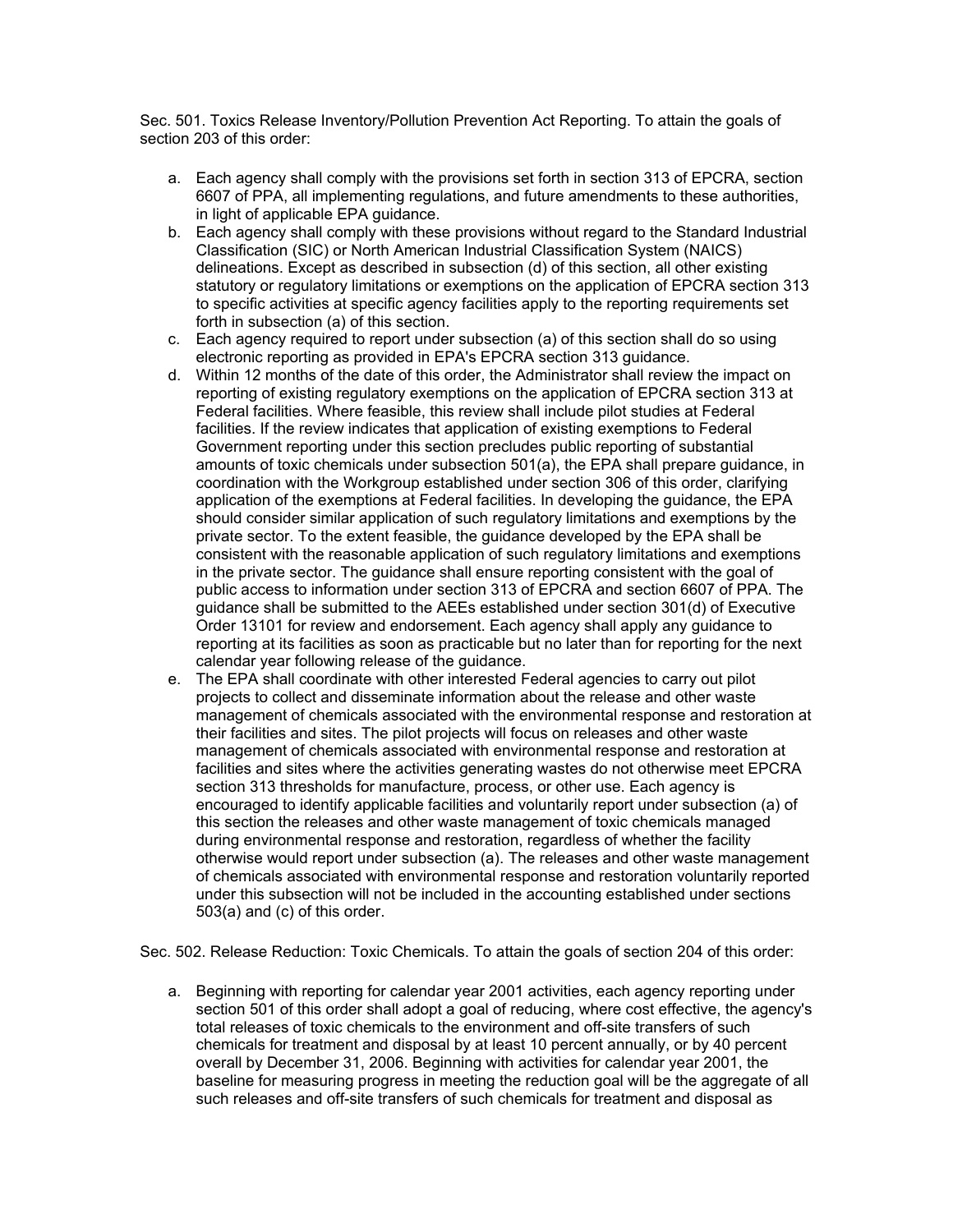reported by all of the agency's facilities under section 501 of this order. The list of toxic chemicals applicable to this goal is the EPCRA section 313 list as of December 1, 2000. If an agency achieves the 40 percent reduction goal prior to December 31, 2006, that agency shall establish a new baseline and reduction goal based on agency priorities.

- b. Where an agency is unable to pursue the reduction goal established in subsection (a) for certain chemicals that are mission critical and/or needed to protect human health and the environment or where agency off-site transfer of toxic chemicals for treatment is directly associated with environmental restoration activities, that agency may request a waiver from the EPA for all or part of the requirement in subsection (a) of this section. As appropriate, waiver requests must provide: (1) an explanation of the mission critical use of the chemical; (2) an explanation of the nature of the need for the chemical to protect human health; (3) a description of efforts to identify a less harmful substitute chemical or alternative processes to reduce the release and transfer of the chemical in question; and (4) a description of the off-site transfers of toxic chemicals for treatment directly associated with environmental restoration activities. The EPA shall respond to the waiver request within 90 days and may grant such a waiver for no longer than 2 years. An agency may resubmit a request for waiver at the end of that period. The waiver under this section shall not alter requirements to report under section 501 of this order.
- c. Where a specific component (e.g., bureau, service, or command) within an agency achieves a 75 percent reduction in its 1999 reporting year publicly reported total releases of toxic chemicals to the environment and off-site transfers of such chemicals for treatment and disposal, based on the 1994 baseline established in Executive Order 12856, that agency may independently elect to establish a reduction goal for that component lower than the 40 percent target established in subsection (a) of this section. The agency shall formally notify the Workgroup established in section 306 of this order of the elected reduction target.

Sec. 503. Use Reduction: Toxic Chemicals, Hazardous Substances, and Other Pollutants. To attain the goals of section 205 of this order:

- a. Within 18 months of the date of this order, each agency with facilities shall develop and support goals to reduce the use at such agencies' facilities of the priority chemicals on the list under subsection (b) of this section for identified applications and purposes, or alternative chemicals and pollutants the agency identifies under subsection (c) of this section, by at least 50 percent by December 31, 2006.
- b. Within 9 months of the date of this order the Administrator, in coordination with the Workgroup established in section 306 of this order, shall develop a list of not less than 15 priority chemicals used by the Federal Government that may result in significant harm to human health or the environment and that have known, readily available, less harmful substitutes for identified applications and purposes. In addition to identifying the applications and purposes to which such reductions apply, the Administrator, in coordination with the Workgroup shall identify a usage threshold below which this section shall not apply. The chemicals will be selected from listed EPCRA section 313 toxic chemicals and, where appropriate, other regulated hazardous substances or pollutants. In developing the list, the Administrator, in coordination with the Workgroup shall consider: (1) environmental factors including toxicity, persistence, and bio-accumulation; (2) availability of known, less environmentally harmful substitute chemicals that can be used in place of the priority chemical for identified applications and purposes; (3) availability of known, less environmentally harmful processes that can be used in place of the priority chemical for identified applications and purposes; (4) relative costs of alternative chemicals or processes; and (5) potential risk and environmental and human exposure based upon applications and uses of the chemicals by Federal agencies and facilities. In identifying alternatives, the Administrator should take into consideration the guidance issued under section 503 of Executive Order 13101.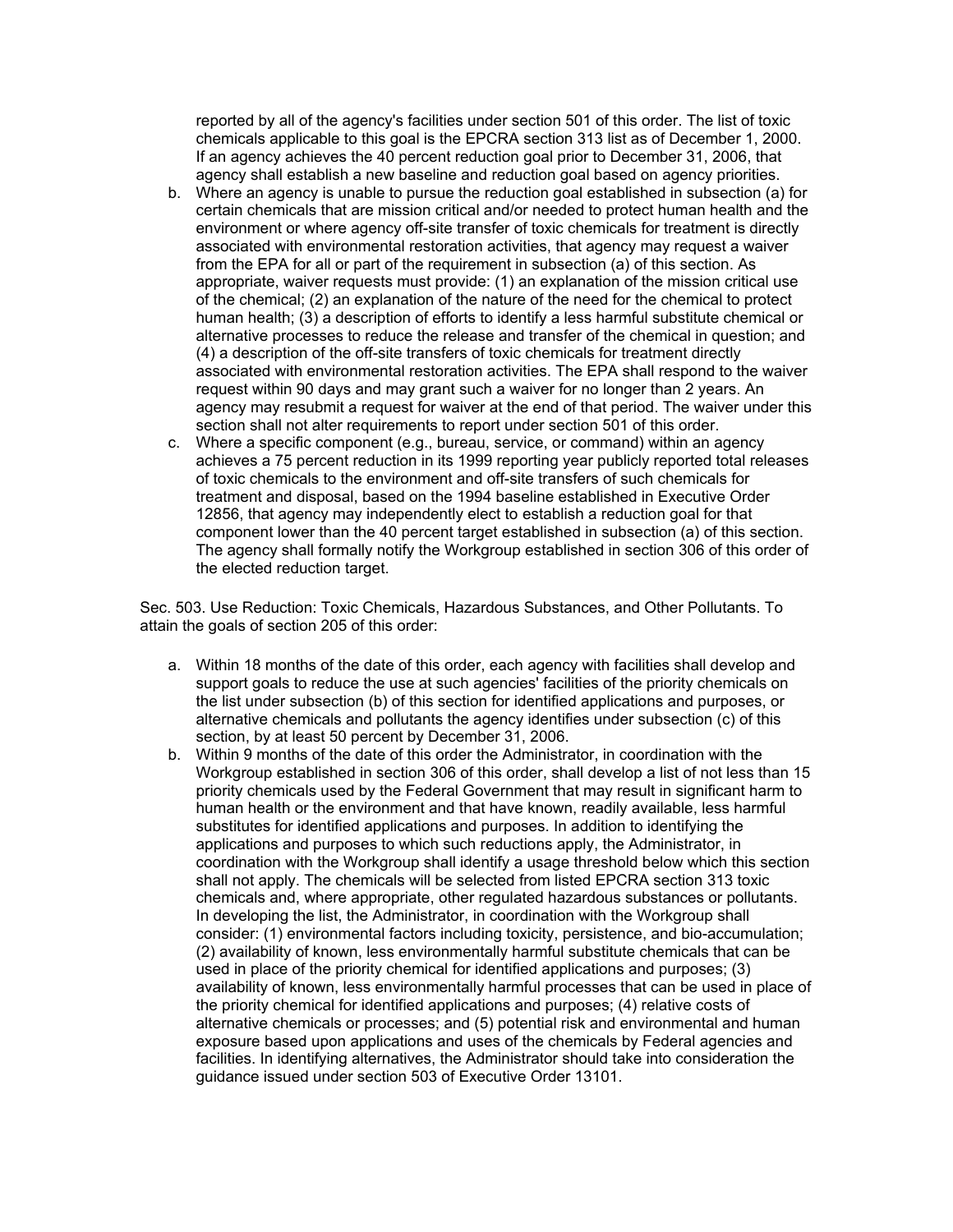- c. If an agency, which has facilities required to report under EPCRA, uses at its facilities less than five of the priority chemicals on the list developed in subsection (b) of this section for the identified applications and purposes, the agency shall develop, within 12 months of the date of this order, a list of not less than five chemicals that may include priority chemicals under subsection (b) of this section or other toxic chemicals, hazardous substances, and/or other pollutants the agency uses or generates, the release, transfer or waste management of which may result in significant harm to human health or the environment.
- d. In lieu of requirements under subsection (a) of this section, an agency may, upon concurrence with the Workgroup established under section 306 of this order, develop within 12 months of the date of this order, a list of not less than five priority hazardous or radioactive waste types generated by its facilities. Within 18 months of the date of this order, the agency shall develop and support goals to reduce the agency's generation of these wastes by at least 50 percent by December 31, 2006. To the maximum extent possible, such reductions shall be achieved by implementing source reduction practices.
- e. The baseline for measuring reductions for purposes of achieving the 50 percent reduction goal in subsections (a) and (d) of this section for each agency is the first calendar year following the development of the list of priority chemicals under subsection (b) of this section.
- f. Each agency shall undertake pilot projects at selected facilities to gather and make publicly available materials accounting data related to the toxic chemicals, hazardous substances, and/or other pollutants identified under subsections (b), (c), or (d) of this section.
- g. Within 12 months of the date of this order, the Administrator shall develop guidance on implementing this section in coordination with the Workgroup. The EPA shall develop technical assistance materials to assist agencies in meeting the 50 percent reduction goal of this section.
- h. Where an agency can demonstrate to the Workgroup that it has previously reduced the use of a priority chemical identified in subsection 503(b) by 50 percent, then the agency may elect to waive the 50 percent reduction goal for that chemical.

Sec. 504. Emergency Planning and Reporting Responsibilities. Each agency shall comply with the provisions set forth in sections 301 through 312 of the EPCRA, all implementing regulations, and any future amendments to these authorities, in light of any applicable guidance as provided by the EPA.

Sec. 505. Reductions in Ozone-Depleting Substances. To attain the goals of section 206 of this order:

- a. Each agency shall ensure that its facilities: (1) maximize the use of safe alternatives to ozone- depleting substances, as approved by the EPA's Significant New Alternatives Policy (SNAP) program; (2) consistent with subsection (b) of this section, evaluate the present and future uses of ozone-depleting substances, including making assessments of existing and future needs for such materials, and evaluate use of, and plans for recycling, refrigerants, and halons; and (3) exercise leadership, develop exemplary practices, and disseminate information on successful efforts in phasing out ozone-depleting substances.
- b. Within 12 months of the date of this order, each agency shall develop a plan to phase out the procurement of Class I ozone-depleting substances for all nonexcepted uses by December 31, 2010. Plans should target cost effective reduction of environmental risk by phasing out Class I ozone depleting substance applications as the equipment using those substances reaches its expected service life. Exceptions to this requirement include all exceptions found in current or future applicable law, treaty, regulation, or Executive order.
- c. Each agency shall amend its personal property management policies and procedures to preclude disposal of ozone depleting substances removed or reclaimed from its facilities or equipment, including disposal as part of a contract, trade, or donation, without prior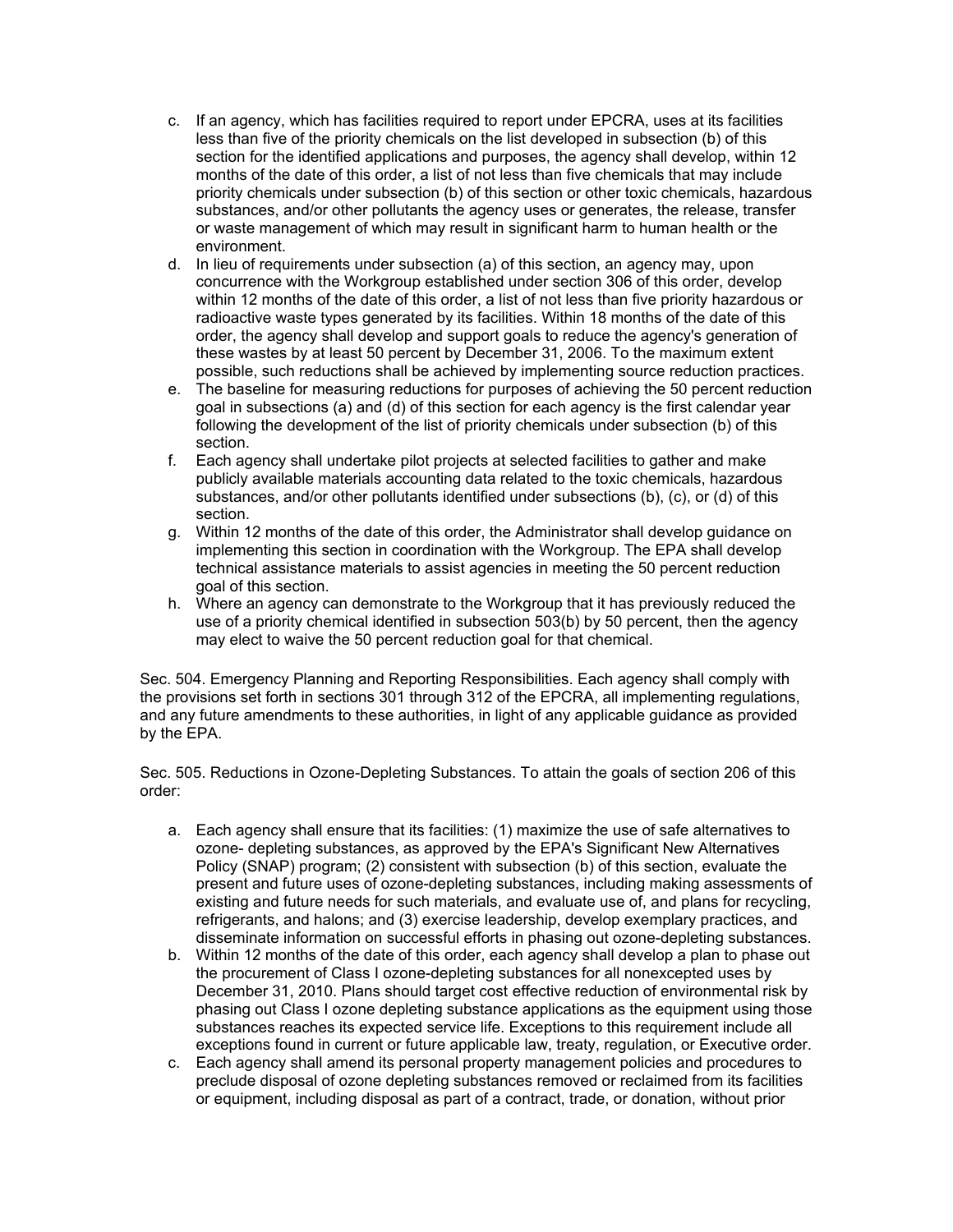coordination with the Department of Defense (DoD). Where the recovered ozonedepleting substance is a critical requirement for DoD missions, the agency shall transfer the materials to the DoD. The DoD will bear the costs of such transfer.

# PART 6--LANDSCAPING MANAGEMENT PRACTICES

Sec. 601. Implementation.

- a. Within 12 months from the date of this order, each agency shall incorporate the Guidance for Presidential Memorandum on Environmentally and Economically Beneficial Landscape Practices on Federal Landscaped Grounds (60 Fed. Reg. 40837) developed by the FEE into landscaping programs, policies, and practices.
- b. Within 12 months of the date of this order, the FEE shall form a workgroup of appropriate Federal agency representatives to review and update the guidance in subsection (a) of this section, as appropriate.
- c. Each agency providing funding for nonfederal projects involving landscaping projects shall furnish funding recipients with information on environmentally and economically beneficial landscaping practices and work with the recipients to support and encourage application of such practices on Federally funded projects.

Sec. 602. Technical Assistance and Outreach. The EPA, the General Services Administration (GSA), and the USDA shall provide technical assistance in accordance with their respective authorities on environmentally and economically beneficial landscaping practices to agencies and their facilities.

## PART 7--ACQUISITION AND PROCUREMENT

Sec. 701. Limiting Procurement of Toxic Chemicals, Hazardous Substances, and Other Pollutants.

- a. Within 12 months of the date of this order, each agency shall implement training programs to ensure that agency procurement officials and acquisition program managers are aware of the requirements of this order and its applicability to those individuals.
- b. Within 24 months of the date of this order, each agency shall determine the feasibility of implementing centralized procurement and distribution (e.g., "pharmacy") programs at its facilities for tracking, distribution, and management of toxic or hazardous materials and, where appropriate, implement such programs.
- c. Under established schedules for review of standardized documents, DoD and GSA, and other agencies, as appropriate, shall review their standardized documents and identify opportunities to eliminate or reduce their use of chemicals included on the list of priority chemicals developed by the EPA under subsection 503(b) of this order, and make revisions as appropriate.
- d. Each agency shall follow the policies and procedures for toxic chemical release reporting in accordance with FAR section 23.9 effective as of the date of this order and policies and procedures on Federal compliance with right-to-know laws and pollution prevention requirements in accordance with FAR section 23.10 effective as of the date of this order.

Sec. 702. Environmentally Benign Adhesives. Within 12 months after environmentally benign pressure sensitive adhesives for paper products become commercially available, each agency shall revise its specifications for paper products using adhesives and direct the purchase of paper products using those adhesives, whenever technically practicable and cost effective. Each agency should consider products using the environmentally benign pressure sensitive adhesives approved by the U.S. Postal Service (USPS) and listed on the USPS Qualified Products List for pressure sensitive recyclable adhesives.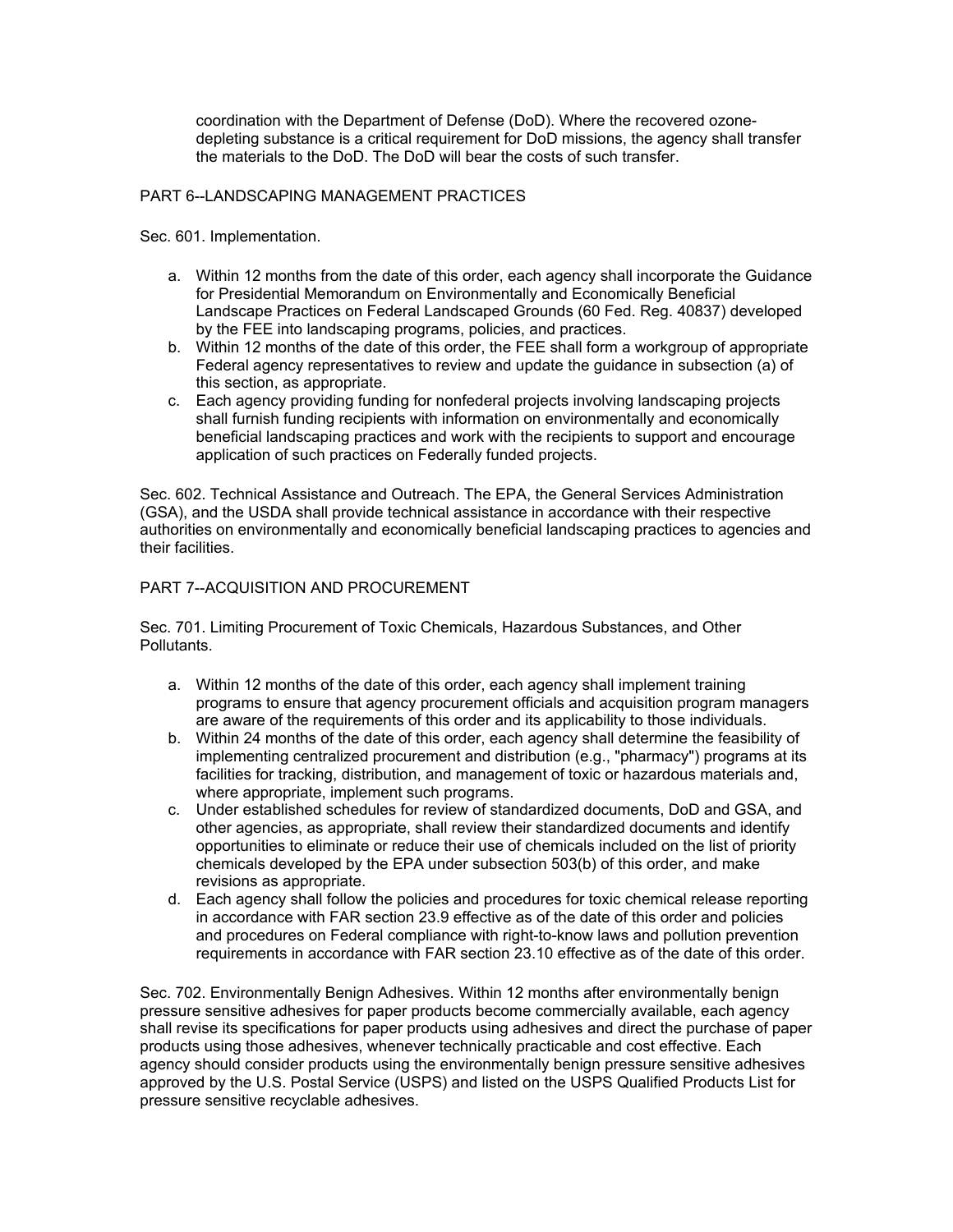Sec. 703. Ozone-Depleting Substances. Each agency shall follow the policies and procedures for the acquisition of items that contain, use, or are manufactured with ozone-depleting substances in accordance with FAR section 23.8 and other applicable FAR provisions.

Sec. 704. Environmentally and Economically Beneficial Landscaping Practices.

- a. Within 18 months of the date of this order, each agency shall have in place acquisition and procurement practices, including provision of landscaping services that conform to the guidance referred to in section 601 of this order, for the use of environmentally and economically beneficial landscaping practices. At a minimum, such practices shall be consistent with the policies in the guidance referred to in section 601 of this order.
- b. In implementing landscaping policies, each agency shall purchase environmentally preferable and recycled content products, including EPA-designated items such as compost and mulch, that contribute to environmentally and economically beneficial practices.

# PART 8--EXEMPTIONS

Sec. 801. National Security Exemptions. Subject to subsection 902(c) of this order and except as otherwise required by applicable law, in the interest of national security, the head of any agency may request from the President an exemption from complying with the provisions of any or all provisions of this order for particular agency facilities, provided that the procedures set forth in section 120(j)(1) of the Comprehensive Environmental Response, Compensation, and Liability Act of 1980, as amended (42 U.S.C. 9620(j)(1)), are followed, with the following exceptions: (a) an exemption issued under this section will be for a specified period of time that may exceed 1 year; (b) notice of any exemption granted under this section for provisions not otherwise required by law is only required to the Director of OMB, the Chair of the CEQ, and the Director of the National Security Council; and (c) an exemption under this section may be issued due to lack of appropriations, provided that the head of the agency requesting the exemption shows that necessary funds were requested by the agency in its budget submission and agency plan under Executive Order 12088 of October 13, 1978, and were not contained in the President's budget request or the Congress failed to make available the requested appropriation. To the maximum extent practicable, and without compromising national security, each agency shall strive to comply with the purposes, goals, and implementation steps in this order. Nothing in this order affects limitations on the dissemination of classified information pursuant to law, regulation, or Executive order.

Sec. 802. Compliance. After January 1, 2002, OMB, in consultation with the Chair of the Workgroup established by section 306 of this order, may modify the compliance requirements for an agency under this order, if the agency is unable to comply with the requirements of the order. An agency requesting modification must show that it has made substantial good faith efforts to comply with the order. The cost- effectiveness of implementation of the order can be a factor in OMB's decision to modify the requirements for that agency's compliance with the order.

# PART 9--GENERAL PROVISIONS

Sec. 901. Revocation. Executive Order 12843 of April 21, 1993, Executive Order 12856 of August 3, 1993, the Executive Memorandum on Environmentally Beneficial Landscaping of April 26, 1994, Executive Order 12969 of August 8, 1995, and section 1-4. "Pollution Control Plan" of Executive Order 12088 of October 13, 1978, are revoked.

Sec. 902. Limitations.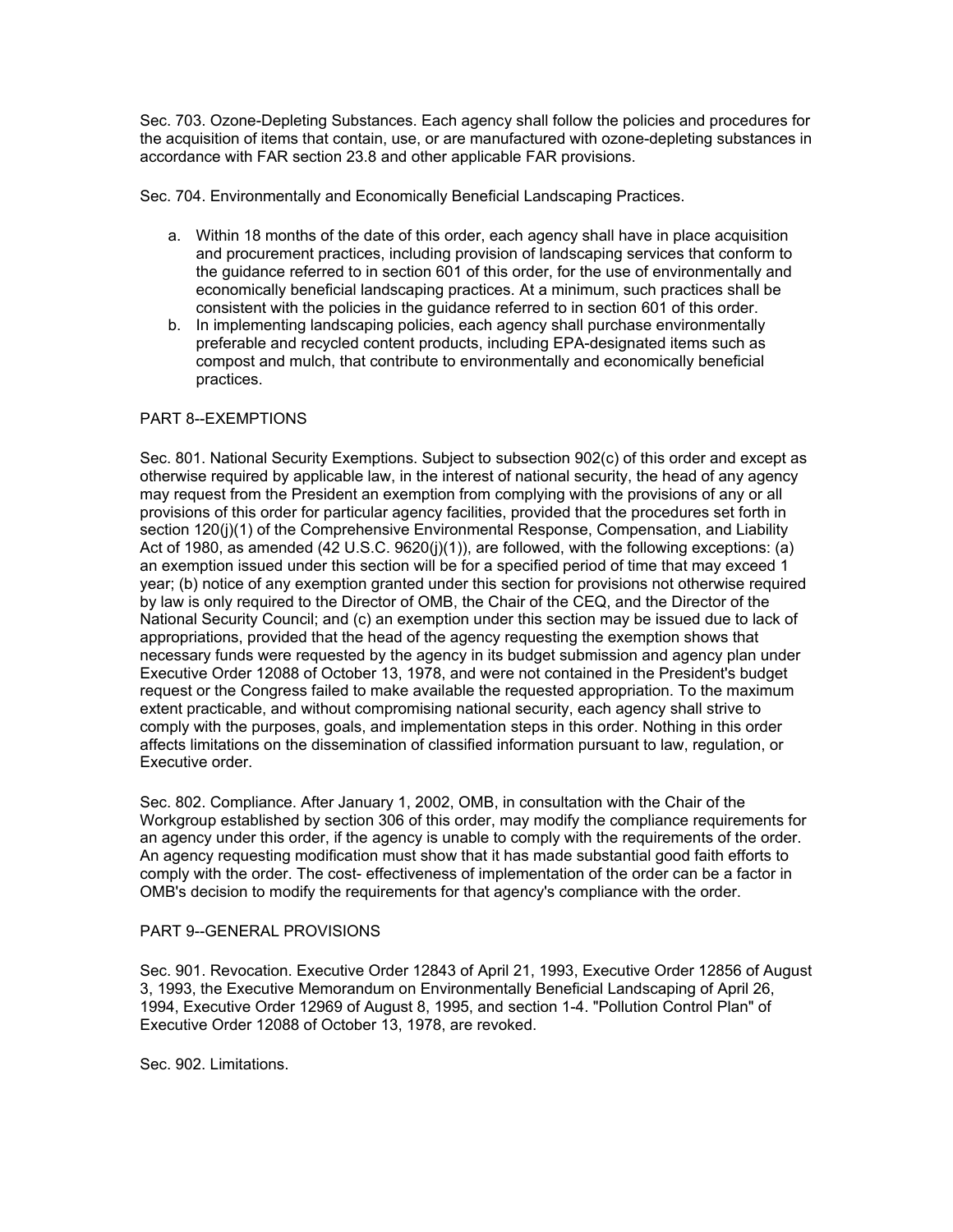- a. This order is intended only to improve the internal management of the executive branch and is not intended to create any right, benefit, or trust responsibility, substantive or procedural, enforceable at law by a party against the United States, its agencies, its officers, or any other person.
- b. This order applies to Federal facilities in any State of the United States, the District of Columbia, the Commonwealth of Puerto Rico, Guam, American Samoa, the United States Virgin Islands, the Northern Mariana Islands, and any other territory or possession over which the United States has jurisdiction. Each agency with facilities outside of these areas, however, is encouraged to make best efforts to comply with the goals of this order for those facilities.
- c. Nothing in this order alters the obligations under EPCRA, PPA, and CAA independent of this order for Government-owned, contractor-operated facilities and Government corporations owning or operating facilities or subjects such facilities to EPCRA , PPA, or CAA if they are otherwise excluded. However, each agency shall include the releases and other waste management of chemicals for all such facilities to meet the agency's reporting responsibilities under section 501 of this order.
- d. Nothing in this order shall be construed to make the provisions of CAA sections 304 and EPCRA sections 325 and 326 applicable to any agency or facility, except to the extent that an agency or facility would independently be subject to such provisions.

Sec. 903. Community Outreach. Each agency is encouraged to establish a process for local community advice and outreach for its facilities relevant to aspects of this and other related Greening the Government Executive orders. All strategies and plans developed under this order shall be made available to the public upon request.

PART 10--DEFINITIONS

For purposes of this order:

Sec. 1001. General. Terms that are not defined in this part but that are defined in Executive Orders 13101 and 13123 have the meaning given in those Executive orders. For the purposes of Part 5 of this order all definitions in EPCRA and PPA and implementing regulations at 40 CFR Parts 370 and 372 apply.

Sec. 1002. "Administrator" means the Administrator of the EPA.

Sec. 1003. "Environmental cost accounting" means the modification of cost attribution systems and financial analysis practices specifically to directly track environmental costs that are traditionally hidden in overhead accounts to the responsible products, processes, facilities or activities.

Sec. 1004. "Facility" means any building, installation, structure, land, and other property owned or operated by, or constructed or manufactured and leased to, the Federal Government, where the Federal Government is formally accountable for compliance under environmental regulation (e.g., permits, reports/ records and/or planning requirements) with requirements pertaining to discharge, emission, release, spill, or management of any waste, contaminant, hazardous chemical, or pollutant. This term includes a group of facilities at a single location managed as an integrated operation, as well as government owned contractor operated facilities.

Sec. 1005. "Environmentally benign pressure sensitive adhesives" means adhesives for stamps, labels, and other paper products that can be easily treated and removed during the paper recycling process.